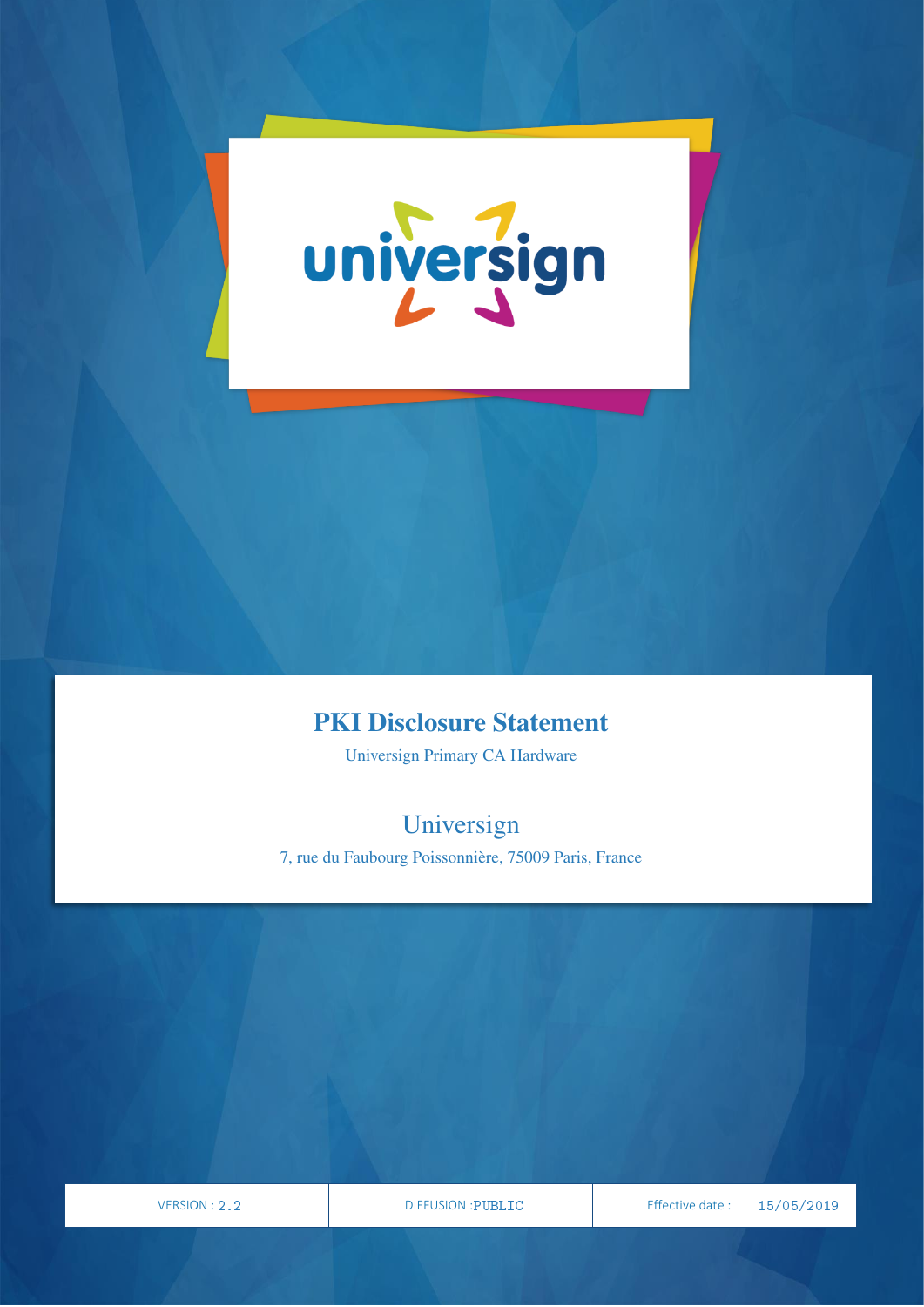# **Contents**

|                | 1 Point of contact                                                             | $\mathbf{3}$            |
|----------------|--------------------------------------------------------------------------------|-------------------------|
| $\overline{2}$ | Type of Certificate, procedure for the validation and use of Certifi-<br>cates | 3                       |
|                | 3 Limits of use of the Certificate                                             | $\overline{\mathbf{4}}$ |
| 4              | <b>Obligations of Certificates Subscribers</b>                                 | $\overline{\mathbf{4}}$ |
| 5.             | <b>Obligations of Relying Parties</b>                                          | 5                       |
| 6              | <b>Control of the Certificate status by Relying Parties</b>                    | 5                       |
| 7              | <b>Limitations of guarantees and limitations of liabilities</b>                | 6                       |
| 8              | <b>Applicable documents</b>                                                    | 7                       |
| 9              | <b>Personal data protection policy</b>                                         | $\overline{7}$          |
|                | <b>10 Reimbursement policy</b>                                                 | 7                       |
|                | 11 Applicable law                                                              | 7                       |
|                | 12 Audit of the certification authorities                                      | 8                       |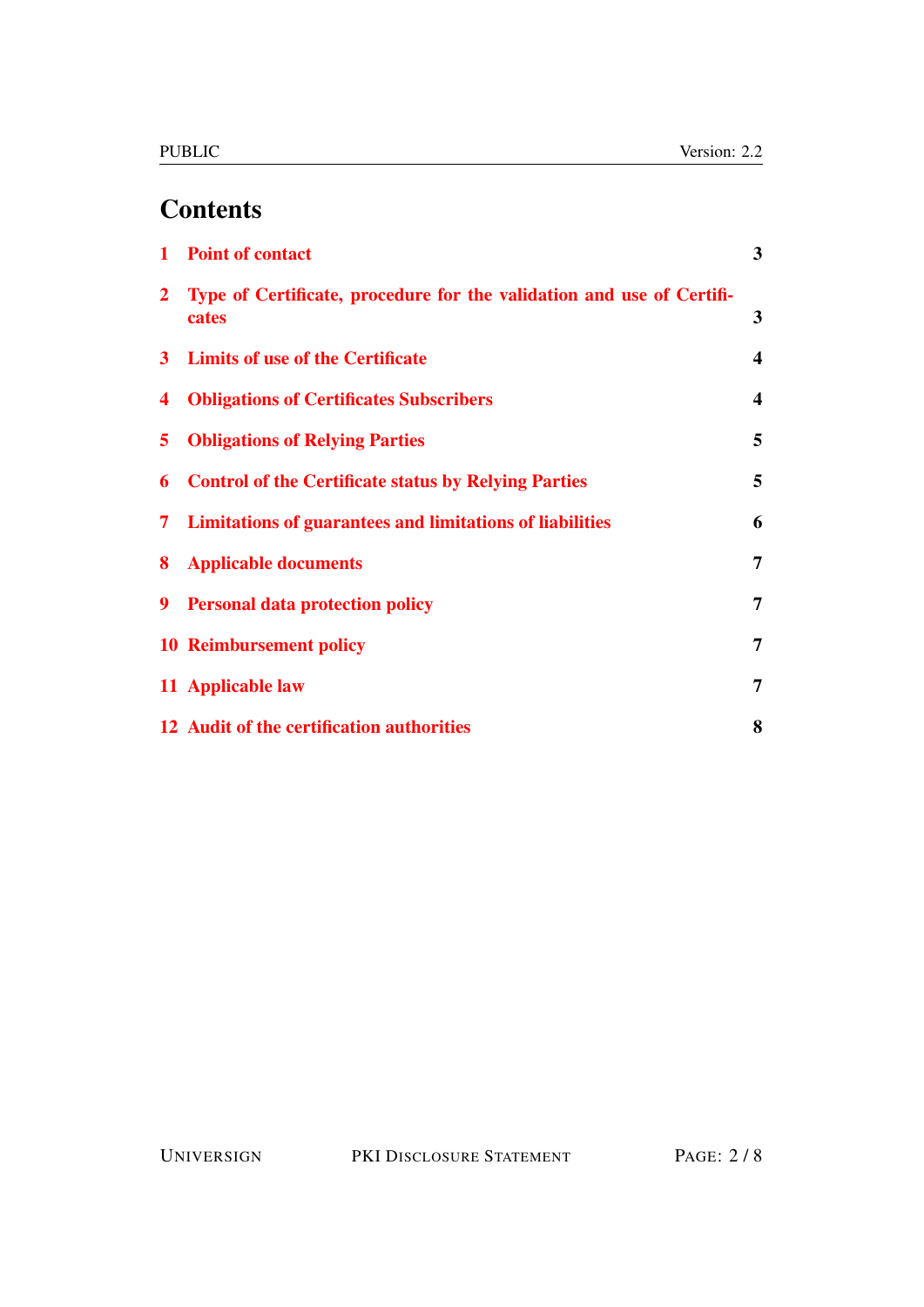This document is the PKI Disclosure Statement (PDS) of Universign, a member of the Universign Trust Network (UTN), for its CA *Universign Primary CA Hardware*. This declaration is not a substitute for the Certification Policy (CP) of the UTN or for the Certification Practice Statement (CPS) of the CA. The CP of the UTN and the CPS of the CA *Universign Primary CA Hardware* are available at the address <https://www.universign.com/en/certifications/>.

The PKI Disclosure Statement summarises the terms and conditions of the certification services offered by the CA *Universign Primary CA Hardware*. It is intended for Certificate Subscribers, Certificate Officers and Relying Parties. In no way does it constitute a contract between the CA and the Subscriber or between the UTN and the Subscriber.

The UTN refers to Cryptolog International, a simplified joint-stock company with a capital of 735,963 euros, the registered office of which is at 7 rue du Faubourg poissonnière, 75009 Paris, registered in the Companies Register of Paris under the number 439 129 164.

#### <span id="page-2-0"></span>1 Point of contact

Universign 7, rue du Faubourg Poissonnière, 75009 Paris, France <contact@universign.com>

Requests to revoke Certificates can be sent via the online form available at the address:

<https://app.universign.com/en/revocation/>.

## <span id="page-2-1"></span>2 Type of Certificate, procedure for the validation and use of Certificates

The CA issues Certificates that enable identifying the Subscriber who uses them to create an electronic signature or seal.

The CA issues the following Certificates:

• Certificates intended for Certification Authorities of the UTN

The CA validates the information and supporting documents comprising the Certification request sent by the Subscriber. The identity verification of the future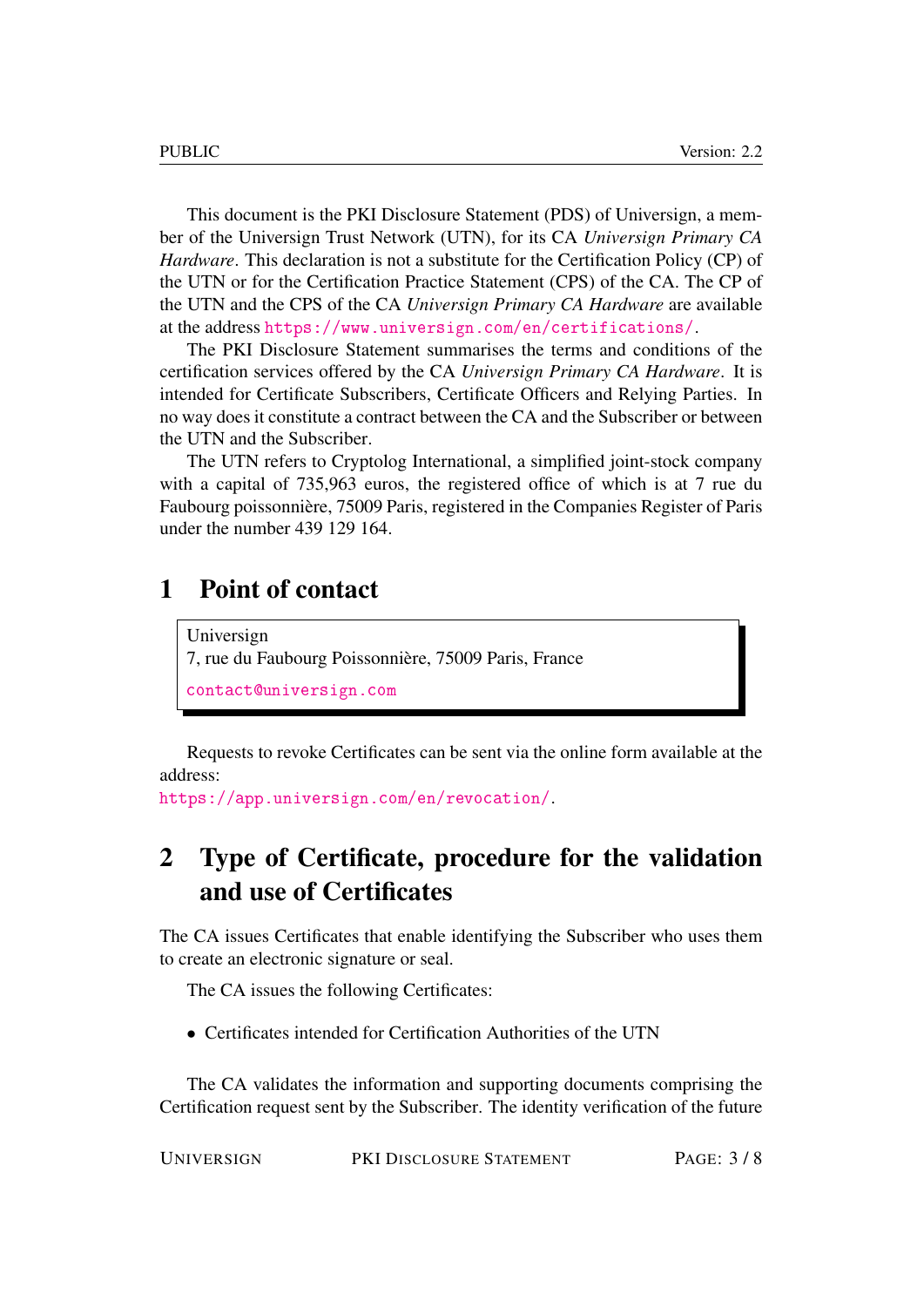Subscriber occurs via a physical face-to-face meeting or a method known to be equivalent to the former for issuing Certificates in compliance with [ETSI 319 411-2] level QCP-l or QCP-n.

#### <span id="page-3-0"></span>3 Limits of use of the Certificate

The CA cannot be held liable for any use of the Certificate that does not comply with the CP of UTN.

The Certificates are not designed, provided or combined with any authorisation to use them in any context other than those defined by the Certification Policy, i.e. as an electronic signature and/or an electronic seal.

The Certificates issued by the CA cannot be used as identity proof or as a means of electronic identification within the meaning of Regulation no. 910/2014 of the European Parliament and of the Council of 23 July 2014.

The CA is not responsible for evaluating the appropriate nature of use of a Certificate.

Additional limits of use may be defined by the Subscriber Agreement signed between the CA and the Subscriber or by the Relying Party Agreement.

The CA collects and processes personal data in accordance with the Data Protection Policy available at the address: [https://www.universign.com/fr/](https://www.universign.com/fr/politique-protection-donnees-personnelles/) [politique-protection-donnees-personnelles/](https://www.universign.com/fr/politique-protection-donnees-personnelles/).

#### <span id="page-3-1"></span>4 Obligations of Certificates Subscribers

The Subscriber acknowledges that it has all the necessary information before using its Certificate.

The Subscriber pledges to:

- provide a registration file with accurate information;
- immediately inform the CA if the information contained in the registration file and/or the Certificate is incorrect and/or modified;
- immediately inform the CA if the Certificate Officer is replaced, if applicable;
- where applicable, hold the intellectual property rights on the information transmitted in the registration file;
- use the Certificate only for the purposes authorised by the CP of the UTN, by the Relying Party Agreement and by the regulations applicable in general;

| <b>UNIVERSIGN</b> | PKI DISCLOSURE STATEMENT | PAGE: 4/8 |
|-------------------|--------------------------|-----------|
|-------------------|--------------------------|-----------|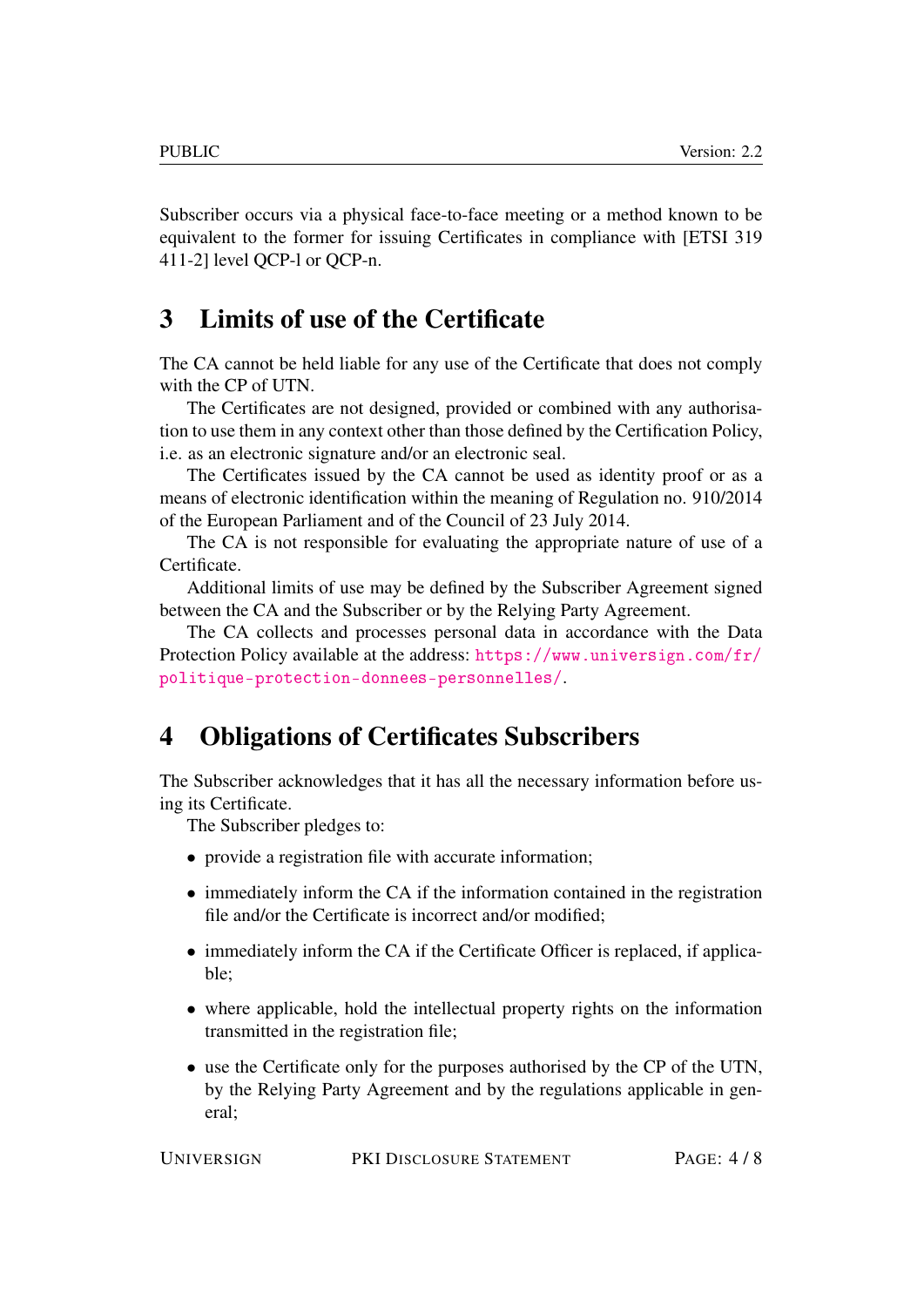- comply with all the requirements defined by the CP of the UTN, and especially generate and use cryptographic keys in a device and with algorithms that comply with the CP;
- refrain from reverse-engineering or attempting to take control of the software tools used by the CA in the context of the certification service;
- ensure the security of its authentication means in order to prevent the use of the keypair by unauthorised third parties; it particularly pledges to take all measures necessary to guarantee the confidentiality of the keypair activation means and to implement all measures for keeping the keypair under the exclusive control of Authorised Persons, where applicable.

Additional obligations may be defined by the Subscriber Agreement signed between the CA and the Subscriber.

### <span id="page-4-0"></span>5 Obligations of Relying Parties

The Relying Parties are required to ensure the appropriate use of the information contained in the Certificates, especially by:

- verifying the consistency between their requirements and the conditions and limits of use of the Certificate defined by the Relying Party Agreement and by the CP of UTN;
- verifying whether the Certificate is compliant with legal, regulatory or normative requirements required for the desired use;
- verifying the status of the Certificate that they wish to use, as well as the validity of all Certificates of the chain of trust;
- using the appropriate software and hardware for verifying the validity of the signatures or seals associated with the Certificates;
- ensuring the conditions and limits of use of the electronic signatures or electronic seals associated with the Certificates.

## <span id="page-4-1"></span>6 Control of the Certificate status by Relying Parties

An information service provided by the CA enables:

UNIVERSIGN PKI DISCLOSURE STATEMENT PAGE: 5 / 8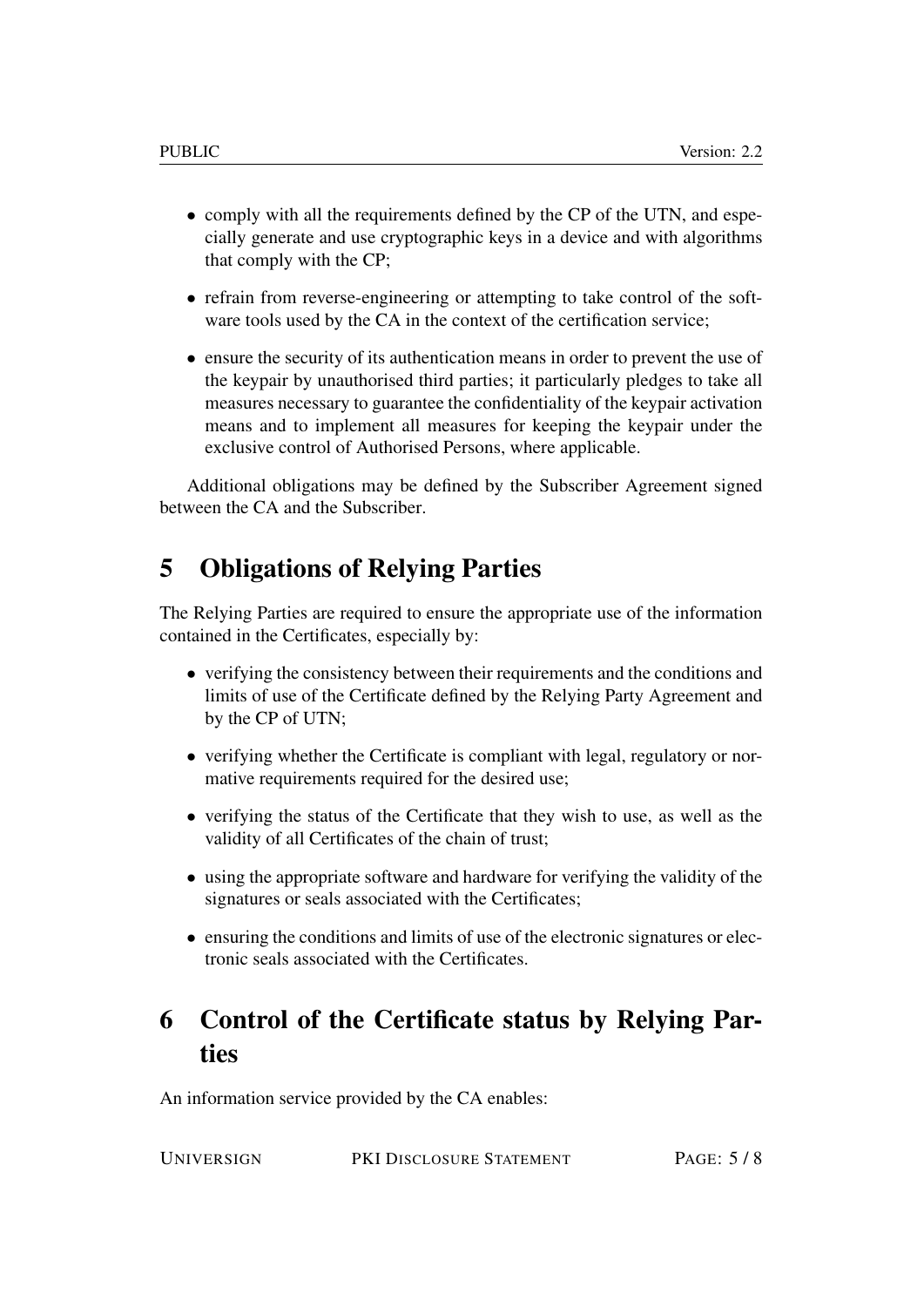- using the OCSP (Online Certificate Status Protocol) to verify the status of a Certificate;
- using the certificate revocation lists of the CA.

Under normal operation, it is available 24/7 pursuant to the conditions defined by the CP of the UTN.

The service allows obtaining information on the revocation of Certificates of levels QCP-1, QCP-n, QCP-1-qscd and QCP-n-qscd, even after their expiry. In case of the discontinuation of the CA 's activity, the obligations related to the provision of information on the Certificate status are transferred in accordance with the stipulations of the CP.

The Certificate revocation lists can be downloaded from the Publishing Site. The CRLs (Certificate Revocation Lists) are compliant with standard IETF RFC 5280.

The information required for using the OCSP protocol to verify the status of Certificates is contained in the Certificate fields and their extensions. The protocol is implemented as per standard IETF RFC 6960.

## <span id="page-5-0"></span>7 Limitations of guarantees and limitations of liabilities

Except for the guarantees expressly defined in the Relying Party Agreement applicable to the Relying Parties and those defined in the Subscriber Agreement applicable to the Subscriber, all other express or implicit guarantees are not applicable, especially any guarantee of suitability for a specific use or of compliance with special requirements of the Relying Parties and the Subscribers.

Therefore, the provision of the certification service does not discharge the Subscriber and the Relying Parties from analysing and verifying the legal or regulatory requirements applicable to it.

The CA cannot be held liable in case of an unauthorised or non-compliant use (with the legal and contractual requirements) of the Certificates, the revocation information as well as the equipment or software made available for the provision of the certification service.

The CA cannot be held liable for any damages resulting from errors or inaccuracies in the information contained in the Certificates, when these errors or inaccuracies result directly from the erroneous nature of the information communicated by the Subscriber. The CA cannot be held liable under any circumstance in case of any use that is not compliant with the uses defined in the CP or in the Relying Party Agreement. The CA cannot be held liable under any circumstance

UNIVERSIGN PKI DISCLOSURE STATEMENT PAGE: 6 / 8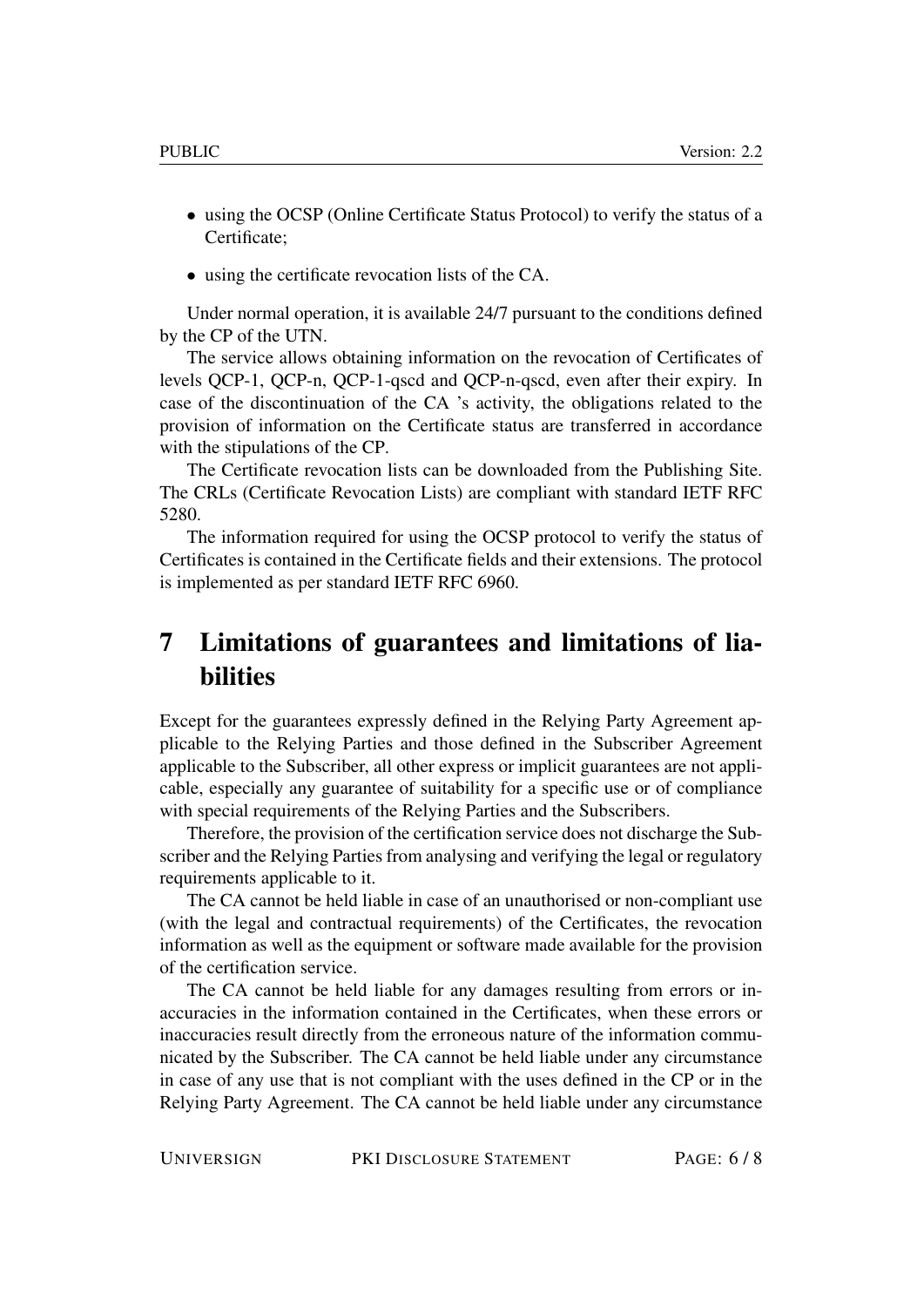in case of breach of obligations by the Subscriber and/or the Relying Parties. The CA cannot be held liable for indirect damages resulting from the use of a Certificate.

Additional limitations may be defined by the Subscriber Agreement signed between the Subscriber and the CA.

### <span id="page-6-0"></span>8 Applicable documents

The applicable CP of the UTN, the Relying Party Agreement of the UTN and the CPS of the CA are published at the address <http://docs.universign.eu>.

### <span id="page-6-1"></span>9 Personal data protection policy

The Personal Data Protection Policy is published at the address: [https://www.](https://www.universign.com/fr/politique-protection-donnees-personnelles/) [universign.com/fr/politique-protection-donnees-personnelles/](https://www.universign.com/fr/politique-protection-donnees-personnelles/)

#### <span id="page-6-2"></span>10 Reimbursement policy

The CA certification services are not subject to any reimbursement.

### <span id="page-6-3"></span>11 Applicable law

This declaration is governed by French law.

In case of a dispute arising from this declaration, the parties must first attempt mediation before bringing the matter before any court.

The mediation and arbitration centre of Paris shall be in charge of appointing a competent mediator. The matter may be brought before it by the first party to act and it then has a period of 6 months to accomplish its mission. The parties may decide to extend this period by mutual agreement. The matter may only be brought before a court after the expiry of this period, unless expressly agreed otherwise by both parties. They pledge to collaborate in good faith with the mediator. If the mediator is unable to gain both parties' consent, the first party to act may bring the matter before the court having jurisdiction in order to settle the dispute.

Consumers are informed that they have the option of appealing to a consumer ombudsman pursuant to the conditions defined in Title I of Book VI.

UNIVERSIGN PKI DISCLOSURE STATEMENT PAGE: 7 / 8